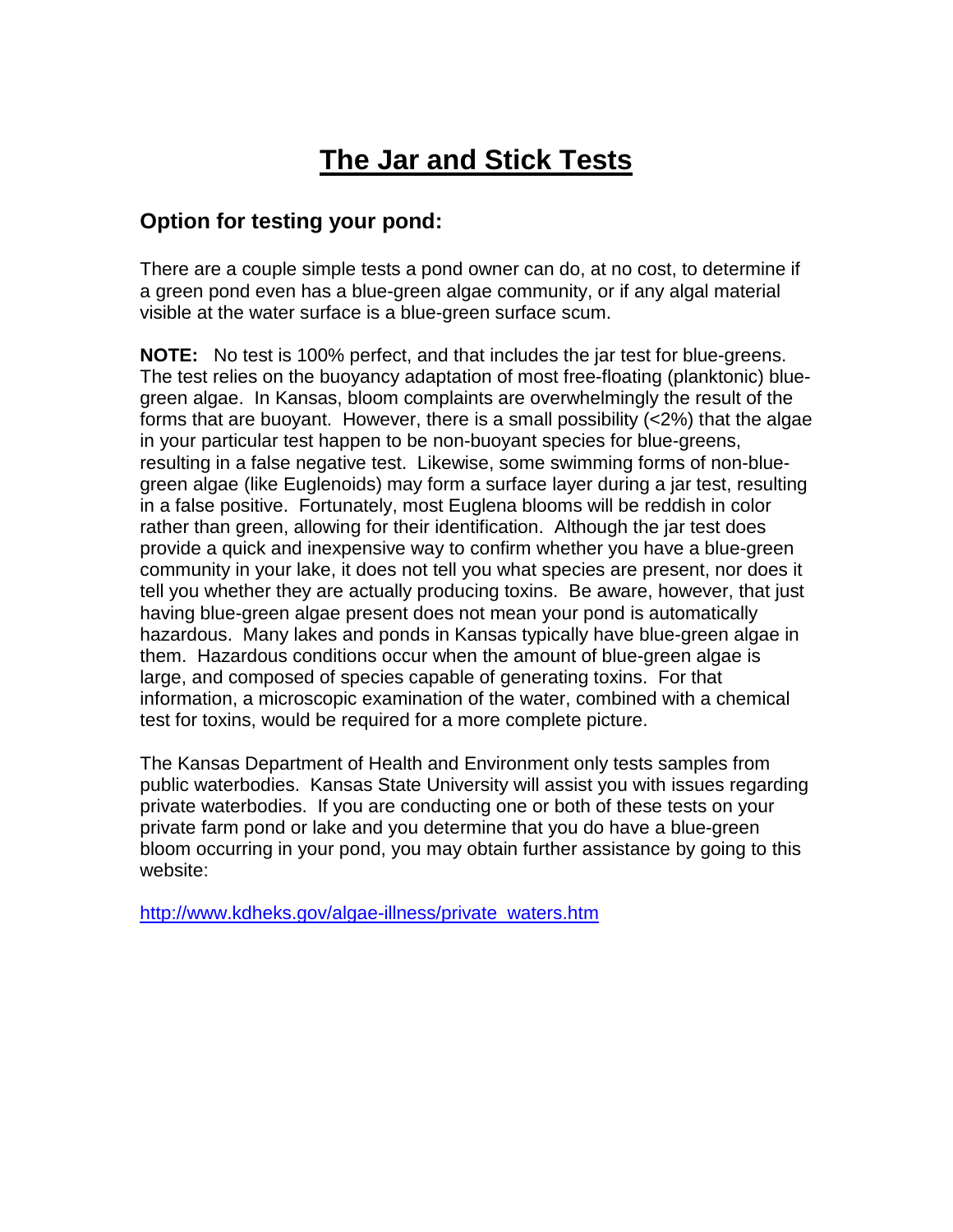## **THE JAR TEST PROCEDURE**

#### **Purpose**

Look out over the pond and see if the water looks very green. To decide whether the "green" is blue-green algae in the pond, or just an overabundance of some of the more beneficial types of planktonic algae, a simple test can be conducted called the "**jar test**."

Follow this step by step process to make an initial assessment of the pond in question.

#### **Materials**

- Clear jar (pint to quart size) A Mason (canning) jar or a store bought pickle jar with the label removed works well.
- Rubber or latex gloves.

#### **Procedure**

- 1. Find an appropriate clear glass jar with a screw top lid.
- 2. For safety reasons, use rubber or latex gloves to collect a sample of water from the pond in question to prevent skin exposure.
- 3. Collect the water just below the surface of the water.
	- a. DO NOT collect sample directly from the surface, but collect just under the surface to avoid collecting just the scum on the top layer of the water.
- 4. Fill the jar about ¾ of the way full with the pond water. (See Photo 1.)

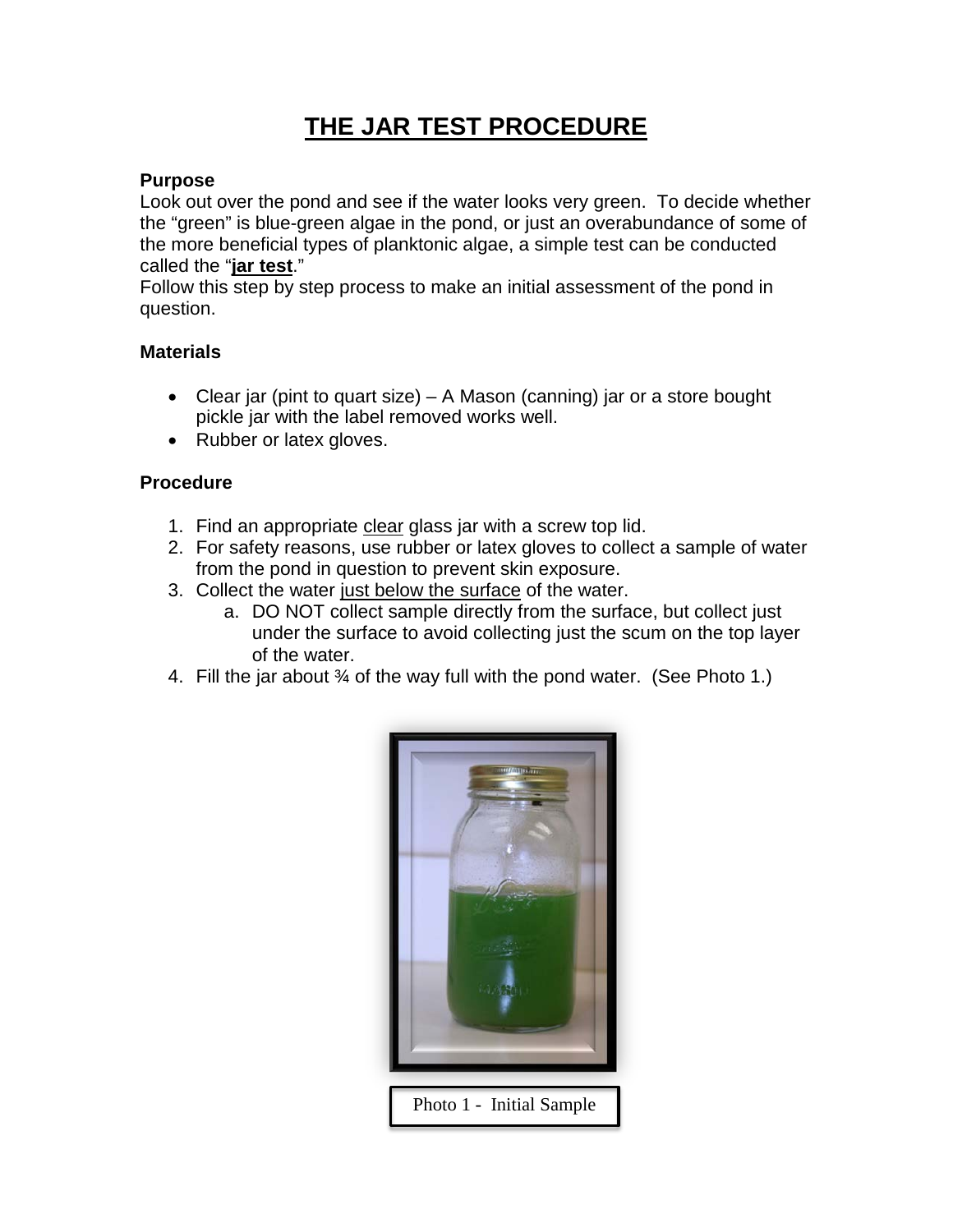- 5. Wipe off any scum that may be on the outside of the jar.
- 6. Screw the lid onto the jar.
- 7. Place the jar in a cold refrigerator and leave it completely undisturbed overnight.
- 8. The next day, **carefully** remove the jar from the refrigerator and look to see where the algae have accumulated.
	- a. **IT IS VERY IMPORTANT**, that you do not shake or agitate the jar in any way. If you do, this will mix the algae into the water again and you will not get test results that are useable.

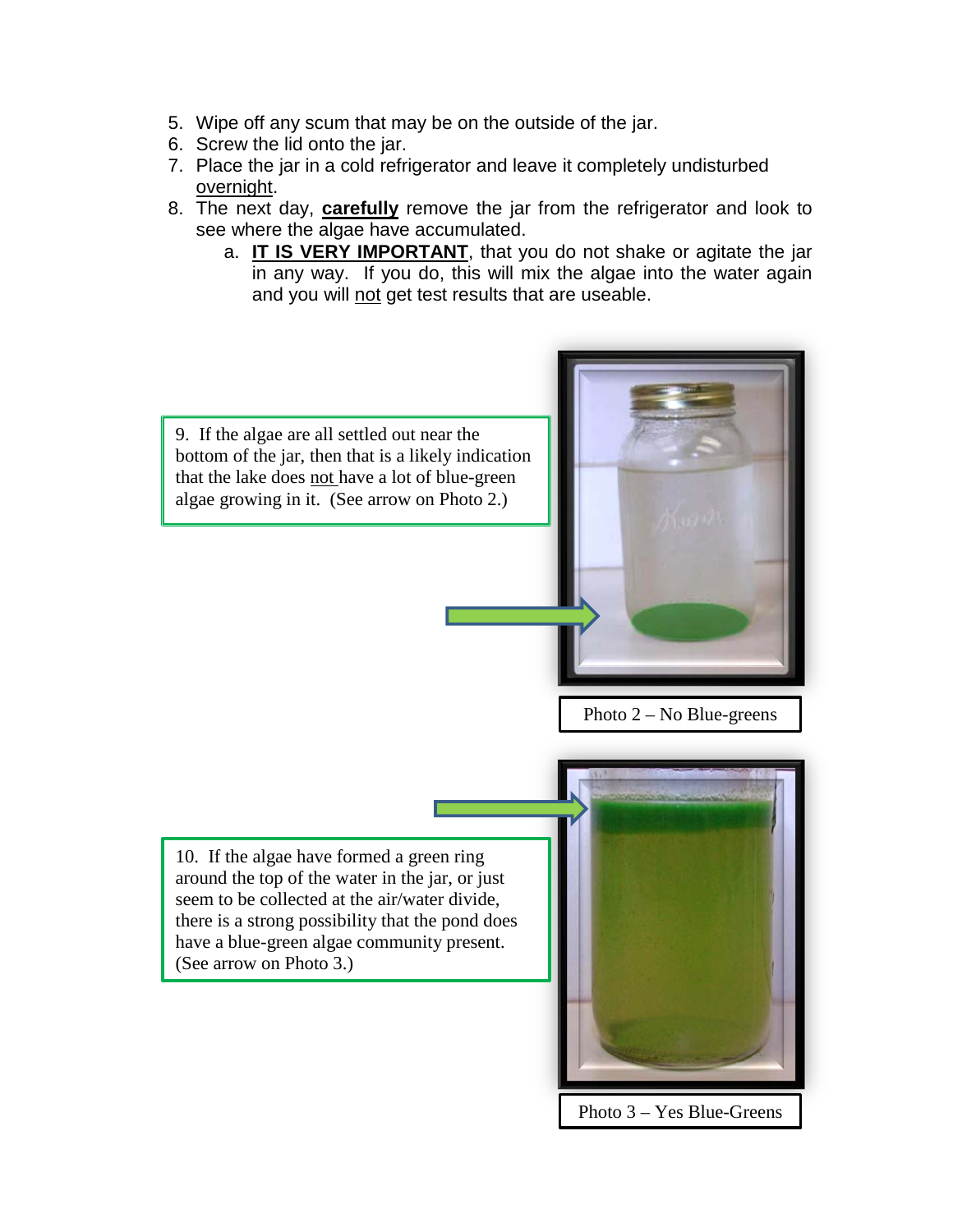### **THE STICK TEST PROCEDURE**

#### **Purpose**

Look out over the pond and see if a mat of green material is floating on the surface. Is it blue-green algae forming a surface scum, or is it a mat of floating filamentous green algae (often called "fisherman's moss" and "string" algae)? A simple test to determine what the material might be is called the "stick test."

#### **Materials**

- Sturdy stick Make sure it is long enough to reach into the water without getting algae on your hands.
- Rubber or latex gloves

#### **Procedure**

- 1. Find a sturdy stick.
- 2. Put rubber or latex gloves on before attempting to retrieve a sample of the green material from the pond to prevent skin exposure.
- 3. Thrust the stick into the surface mat and slowly lift out of the water.
	- a. Make sure you do not fall into the water while attempting to retrieve material.
- 4. Look at the end of the stick to see what came out of the water.
	- a. If the stick comes out looking like it has been thrust into a can of paint, the mat on the pond is likely to be a blue-green algae scum.
	- b. If the stick pulls out strands that look like green hair or threads, the mat on the pond is likely filamentous green algae. (Although filamentous green algae can be a nuisance when over-abundant, they do not post a danger to your health.)(See Photo 1.)



Photo 1 - Filamentous algae